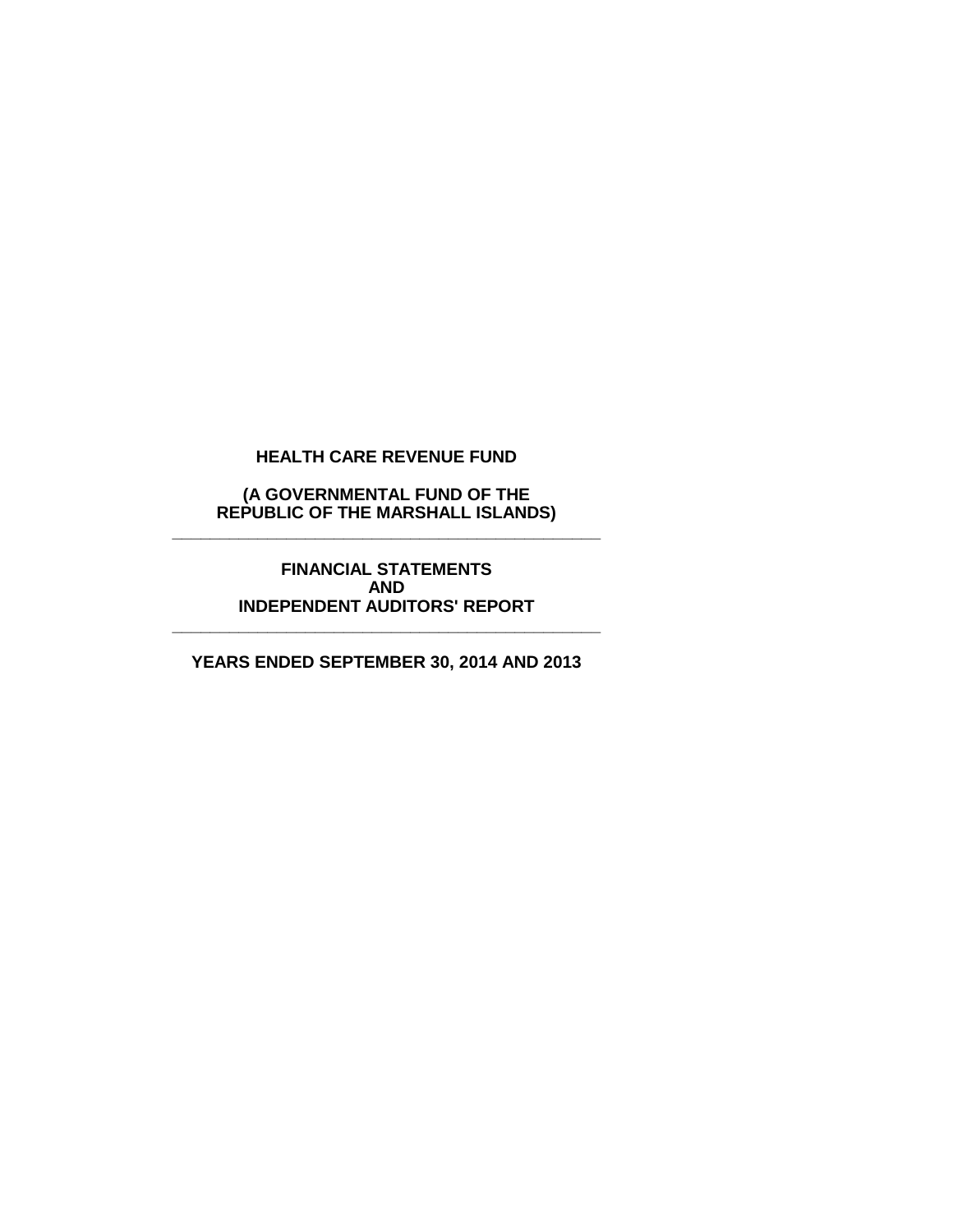# Years Ended September 30, 2014 and 2013 Table of Contents

|     |                                                                                                                                                                                                                                    | Page No.    |
|-----|------------------------------------------------------------------------------------------------------------------------------------------------------------------------------------------------------------------------------------|-------------|
| I.  | <b>INDEPENDENT AUDITORS' REPORT</b>                                                                                                                                                                                                |             |
| II. | <b>FINANCIAL STATEMENTS:</b><br><b>Balance Sheets</b><br>Statements of Revenues, Expenditures and Changes in Fund Balance<br>Notes to Financial Statements                                                                         | 3<br>4<br>5 |
| Ш.  | INDEPENDENT AUDITORS' REPORT ON COMPLIANCE WITH<br>LAWS AND REGULATIONS                                                                                                                                                            |             |
|     | Independent Auditors' Report on Internal Control Over Financial<br>Reporting and on Compliance and Other Matters Based on an<br>Audit of Financial Statements Performed in Accordance with<br><b>Government Auditing Standards</b> | 11          |
|     | Schedule of Findings and Responses                                                                                                                                                                                                 | 13          |
|     | Unresolved Prior Year Findings                                                                                                                                                                                                     | 16          |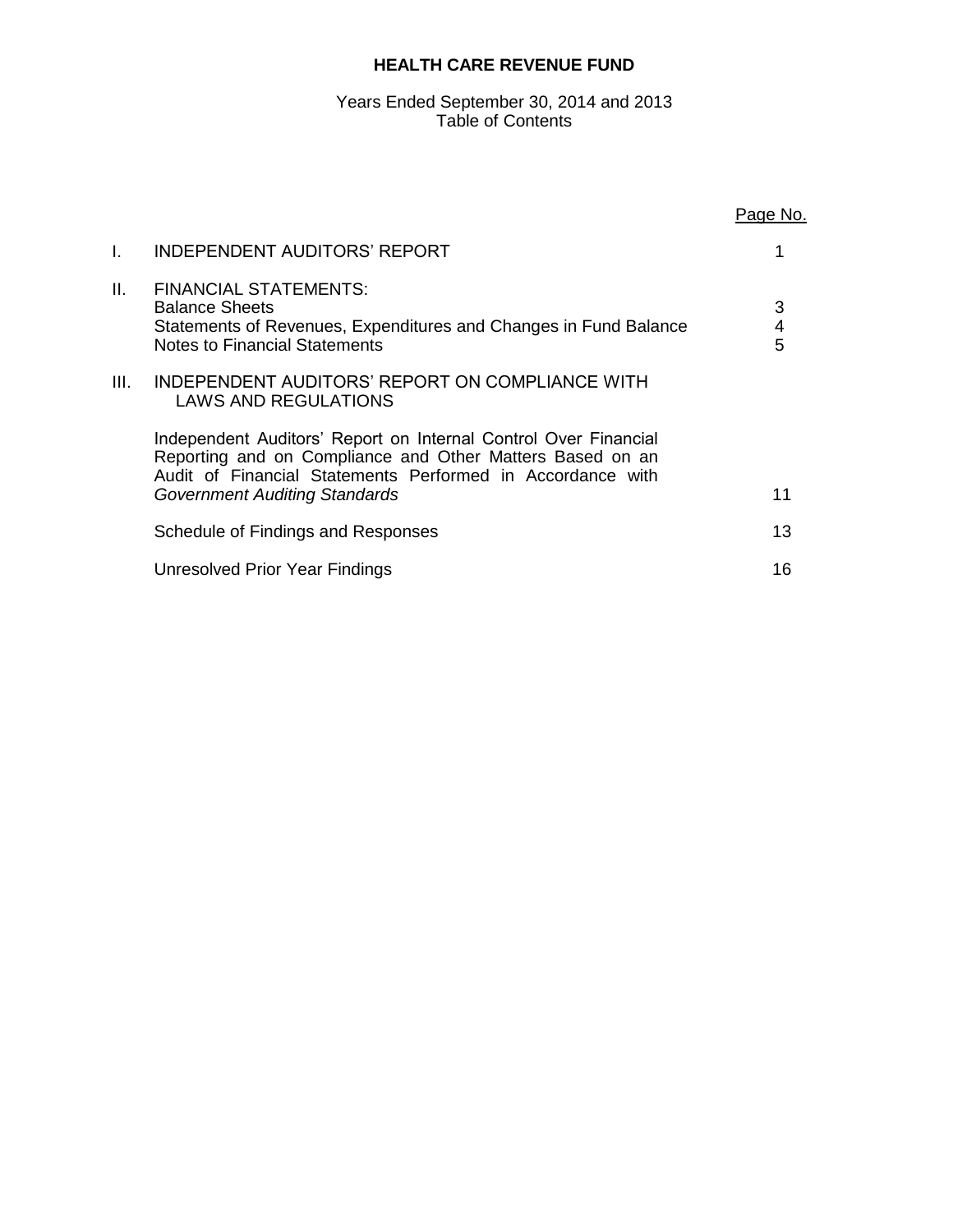

Deloitte & Touche LLP 361 South Marine Corps Drive Tamuning, GU 96913-3911 USA

Tel: (671)646-3884 Fax: (671)649-4932 www.deloitte.com

# **INDEPENDENT AUDITORS' REPORT**

Honorable Phillip Muller Minister of Health Republic of the Marshall Islands:

#### **Report on the Financial Statements**

We have audited the accompanying financial statements of the Health Care Revenue Fund, a governmental fund of the Republic of the Marshall Islands, which comprise the balance sheets as of September 30, 2014 and 2013, and the related statements of revenues, expenditures, and changes in fund balance for the years then ended, and the related notes to the financial statements.

#### *Management's Responsibility for the Financial Statements*

Management is responsible for the preparation and fair presentation of these financial statements in accordance with accounting principles generally accepted in the United States of America; this includes the design, implementation, and maintenance of internal control relevant to the preparation and fair presentation of financial statements that are free from material misstatement, whether due to fraud or error.

#### *Auditors' Responsibility*

Our responsibility is to express an opinion on these financial statements based on our audits. We conducted our audits in accordance with auditing standards generally accepted in the United States of America and the standards applicable to financial audits contained in *Government Auditing Standards*, issued by the Comptroller General of the United States. Those standards require that we plan and perform the audit to obtain reasonable assurance about whether the financial statements are free from material misstatement.

An audit involves performing procedures to obtain audit evidence about the amounts and disclosures in the financial statements. The procedures selected depend on the auditor's judgment, including the assessment of the risks of material misstatement of the financial statements, whether due to fraud or error. In making those risk assessments, the auditor considers internal control relevant to the entity's preparation and fair presentation of the financial statements in order to design audit procedures that are appropriate in the circumstances, but not for the purpose of expressing an opinion on the effectiveness of the entity's internal control. Accordingly, we express no such opinion. An audit also includes evaluating the appropriateness of accounting policies used and the reasonableness of significant accounting estimates made by management, as well as evaluating the overall presentation of the financial statements.

We believe that the audit evidence we have obtained is sufficient and appropriate to provide a basis for our audit opinion.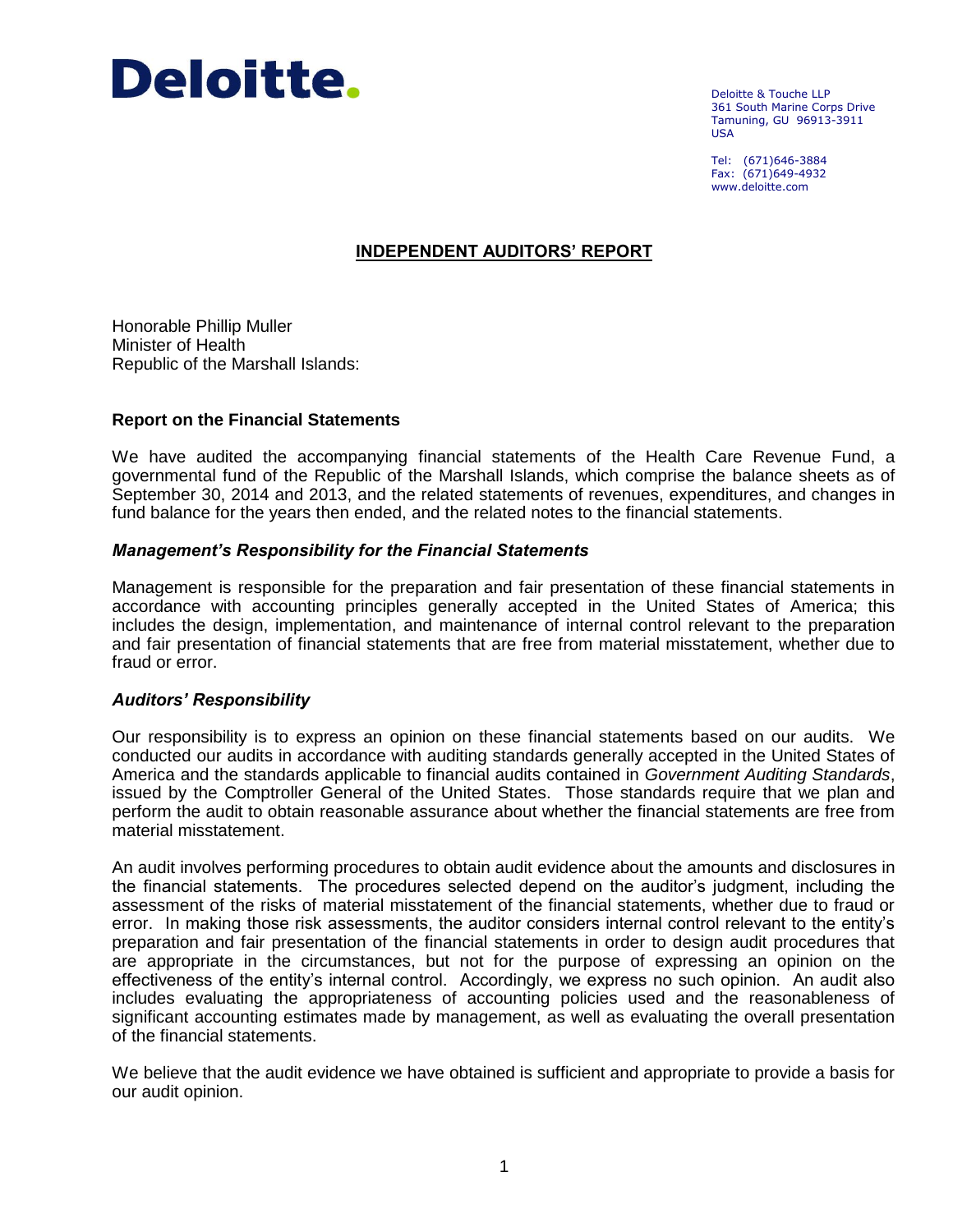# *Opinion*

In our opinion, the financial statements referred to above present fairly, in all material respects, the financial position of the Health Care Revenue Fund as of September 30, 2014 and 2013, and the results of its operations for the years then ended in accordance with accounting principles generally accepted in the United States of America.

# *Emphasis of Matter - Reporting Entity*

As discussed in Note 1 to the financial statements, the financial statements referred to above present only the Health Care Revenue Fund and are not intended to present fairly the financial position and results of operations of the Republic of the Marshall Islands in conformity with accounting principles generally accepted in the United States of America.

# **Other Reporting Required by** *Government Auditing Standards*

In accordance with *Government Auditing Standards*, we have also issued our report dated May 28, 2015, on our consideration of the Health Care Revenue Fund's internal control over financial reporting and on our tests of its compliance with certain provisions of laws, regulations, contracts, and grant agreements and other matters. The purpose of that report is to describe the scope of our testing of internal control over financial reporting and compliance and the results of that testing, and not to provide an opinion on internal control over financing reporting or on compliance. That report is an integral part of an audit performed in accordance with *Government Auditing Standards* in considering the Health Care Revenue Fund's internal control over financial reporting and compliance.

o loite Narbell

May 28, 2015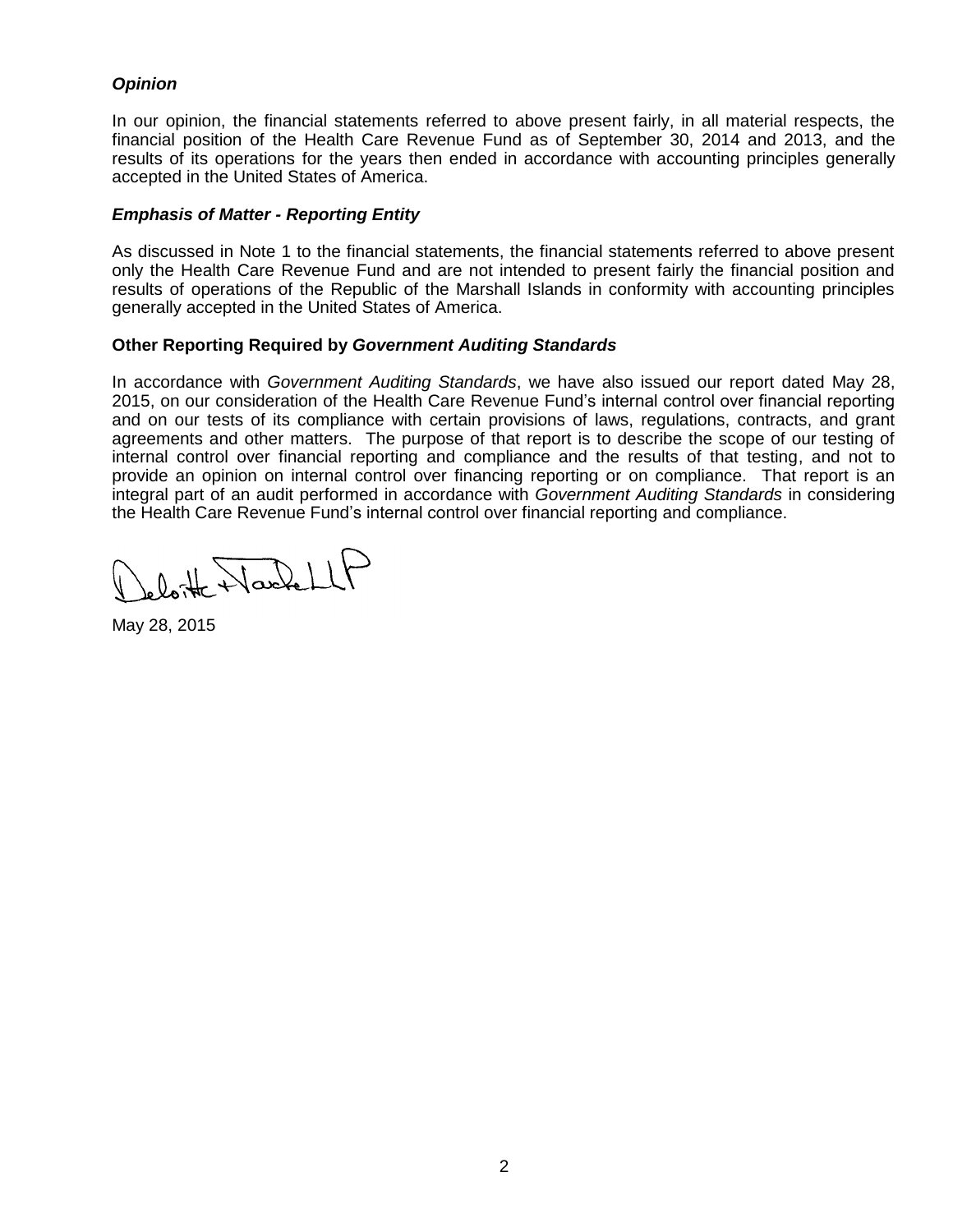# Balance Sheets September 30, 2014 and 2013

|                                                                                                              | 2014                                       | 2013                                       |
|--------------------------------------------------------------------------------------------------------------|--------------------------------------------|--------------------------------------------|
| <b>ASSETS</b>                                                                                                |                                            |                                            |
| Cash                                                                                                         | \$<br>3,722,067                            | \$<br>2,302,963                            |
| Receivables:<br><b>Patients</b><br><b>Affiliates</b><br>Employees<br>Other                                   | 5,785,422<br>1,695,931<br>20,525<br>36,402 | 5,687,892<br>1,322,972<br>15,233<br>32,149 |
| Less allowance for doubtful accounts                                                                         | 7,538,280<br>(5,785,422)                   | 7,058,246<br>(5,710,901)                   |
| Prepayment                                                                                                   | 1,752,858<br>19,720                        | 1,347,345<br>4,613                         |
|                                                                                                              | \$<br>5,494,645                            | \$<br>3,654,921                            |
| <b>LIABILITIES AND FUND BALANCE</b>                                                                          |                                            |                                            |
| Liabilities:<br>Accounts payable<br>Other liabilities and accruals<br>Payable to affiliates                  | \$<br>258,706<br>87,408<br>47,776          | \$<br>72,496<br>107,542<br>13,882          |
| <b>Total liabilities</b>                                                                                     | 393,890                                    | 193,920                                    |
| Contingency                                                                                                  |                                            |                                            |
| Fund balance:<br>Non-spendable:<br>Inventory and prepaid amounts<br>Committed for:<br><b>Health services</b> | 19,720<br>5,081,035                        | 4,613<br>3,456,388                         |
| <b>Total fund balance</b>                                                                                    | 5,100,755                                  | 3,461,001                                  |
| Total liabilities and fund balance                                                                           | \$<br>5,494,645                            | \$<br>3,654,921                            |

See accompanying notes to financial statements.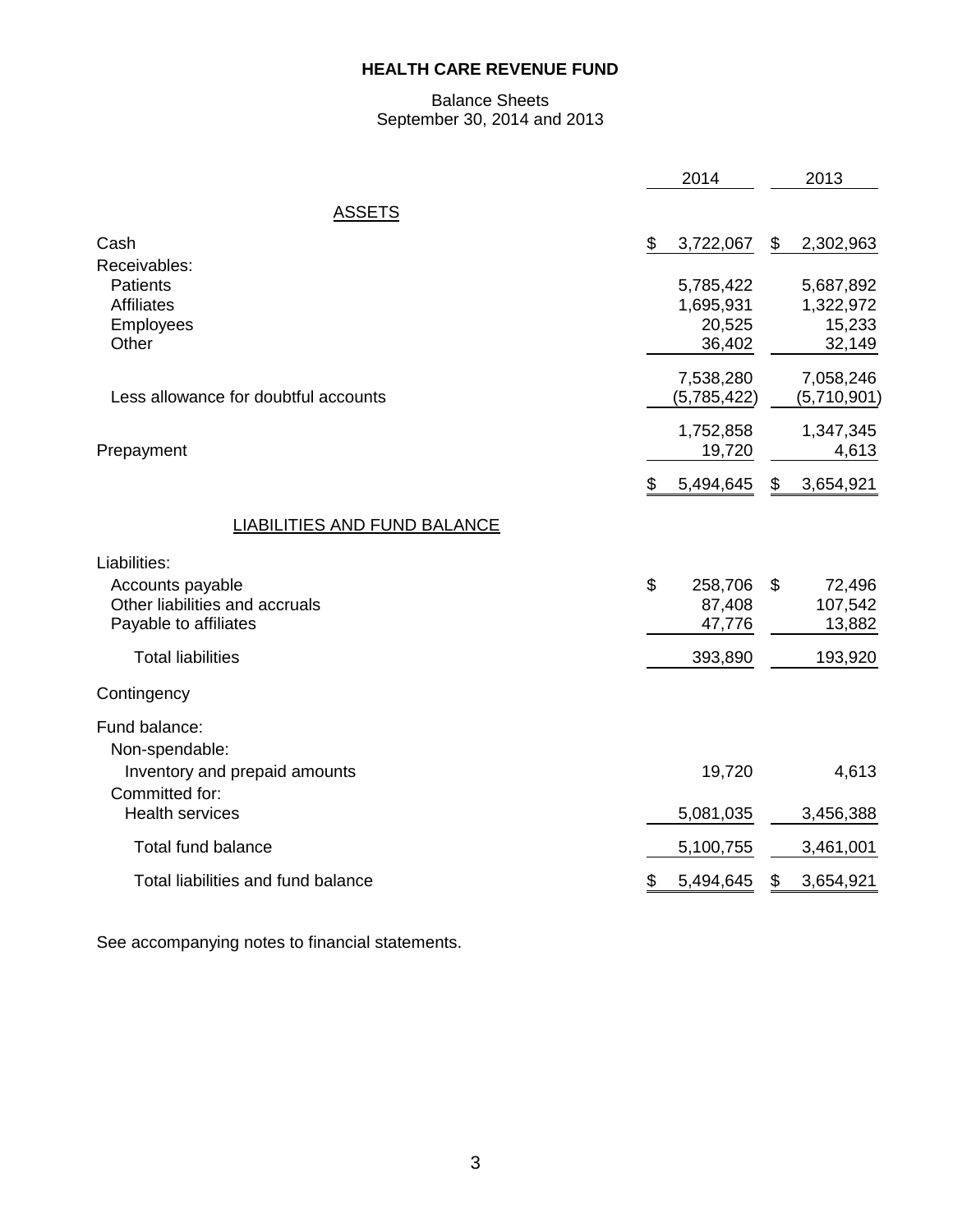### Statements of Revenues, Expenditures, and Changes in Fund Balance September 30, 2014 and 2013

|                                               |                           | 2014          | 2013            |
|-----------------------------------------------|---------------------------|---------------|-----------------|
| Revenues:                                     |                           |               |                 |
| Hospital charges                              | $\boldsymbol{\mathsf{S}}$ | 351,818       | \$<br>333,361   |
| Grants                                        |                           | 285,637       | 692,968         |
| Other                                         |                           | 21,333        | 54,798          |
| <b>Total revenues</b>                         |                           | 658,788       | 1,081,127       |
| Expenditures:                                 |                           |               |                 |
| Pharmaceutical                                |                           | 1,122,144     | 1,986,868       |
| <b>Medical supplies</b>                       |                           | 636,944       | 1,507,668       |
| Hospital equipment                            |                           | 122,634       | 297,882         |
| <b>Grants and subsidies</b>                   |                           | 62,287        | 40,144          |
| Professional and consulting fees              |                           | 54,795        | 128,754         |
| Freight and delivery<br>Administrative:       |                           | 7,635         | 7,779           |
| Salaries and wages                            |                           | 220,676       | 227,438         |
| Travel                                        |                           | 95,022        | 42,199          |
| Training                                      |                           | 72,841        | 92,541          |
| <b>Bad debt</b>                               |                           | 27,676        |                 |
| <b>Supplies</b>                               |                           | 15,433        | 13,971          |
| Office equipment                              |                           | 12,647        | 5,908           |
| Communications                                |                           | 600           | 2,578           |
| Professional fees                             |                           |               | 21,500          |
| Other administrative costs                    |                           | 55,346        | 13,898          |
| <b>Total expenditures</b>                     |                           | 2,506,680     | 4,389,128       |
| Deficiency of revenues under expenditures     |                           | (1, 847, 892) | (3,308,001)     |
| Other financing sources (uses):               |                           |               |                 |
| Contributions from RepMar's Health Fund       |                           | 3,517,500     | 3,187,649       |
| <b>Contributions to RepMar's General Fund</b> |                           | (29, 854)     |                 |
| Total other financing sources (uses), net     |                           | 3,487,646     | 3,187,649       |
| Net change in fund balance                    |                           | 1,639,754     | (120, 352)      |
| Fund balance at beginning of year             |                           | 3,461,001     | 3,581,353       |
| Fund balance at end of year                   | \$                        | 5,100,755     | \$<br>3,461,001 |

See accompanying notes to financial statements.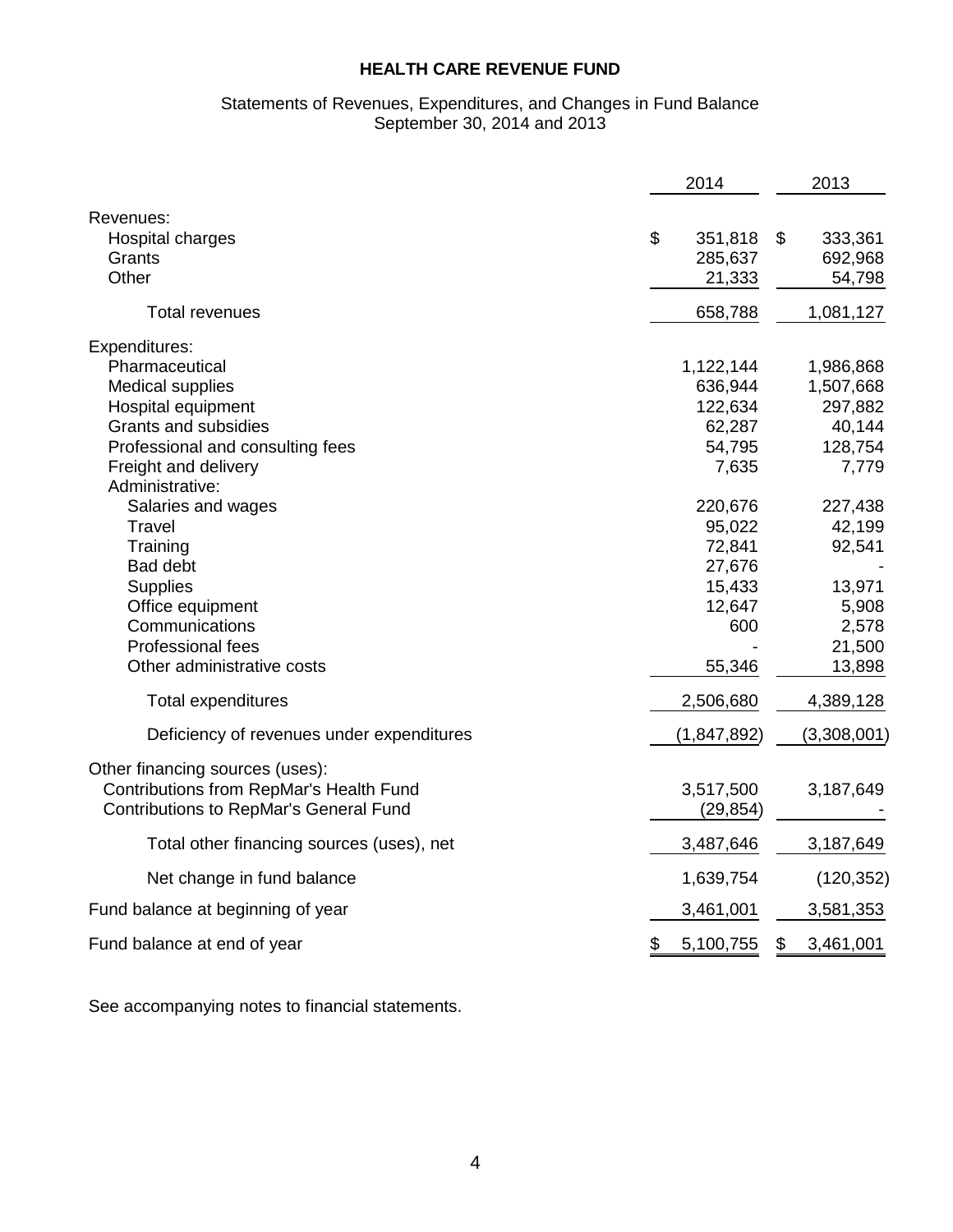Notes to Financial Statements September 30, 2014 and 2013

#### (1) Reporting Entity

The Health Care Revenue Fund (the Fund), a governmental fund of the Republic of the Marshall Islands (RepMar), was established pursuant to the Marshall Islands Health Care Revenue Fund Act of 2001. Administration, control and management of the Fund were transferred from the Marshall Islands Social Security Administration (MISSA) to RepMar's Ministry of Health (MOH). The Fund's enabling legislation also requires that 55% of contributions collected by the Basic Health Benefits Plan be transferred to the Fund. The 55% distribution should be made after deducting the 10% costs associated with the administration of MOH Health Fund. The Fund was established to use funds, provided through appropriation by the Nitijela of RepMar and revenue received from hospital charges and other health care charges collected by MOH, for the purchase of drugs, medical supplies and equipment and the provision and administration of other health services.

The accompanying financial statements relate solely to those accounting records maintained by the Fund, and do not incorporate any accounts related to RepMar's Ministry of Health or any other departments or agencies of RepMar that may be accounted for by RepMar's Treasury. The Fund is considered to be a blended component unit (governmental fund type-special revenue fund) of RepMar.

#### (2) Summary of Significant Accounting Policies

The accompanying financial statements have been prepared in accordance with accounting principles generally accepted in the United States of America (GAAP) as applied to governmental units. The Governmental Accounting Standards Board (GASB) is the recognized standardsetting body for establishing governmental accounting and financial reporting principles. The more significant of the Fund's accounting policies are described below:

### Measurement Focus and Basis of Accounting

The Fund reports its financial position and the results of operations in one governmental fund. A fund is a separate accounting entity with a self-balancing set of accounts. They are concerned only with the measurement of financial position and are not involved with measurement of results of operations. Fund accounting is designed to demonstrate legal compliance and to aid financial management by segregating transactions related to certain government functions or activities. Governmental funds are used to account for all or most of a government's general activities, including the collection and disbursement of earmarked monies (special revenue funds).

#### Basis of Presentation

The accounting and financial reporting treatment applied to a fund is determined by its measurement focus. All governmental funds are accounted for using a current financial resources measurement focus. With this measurement focus, only current assets and current liabilities generally are included in the balance sheet. Operating statements of these funds present increases (i.e., revenues and other financing sources) and decreases (i.e., expenditures and other financing uses) in fund balance.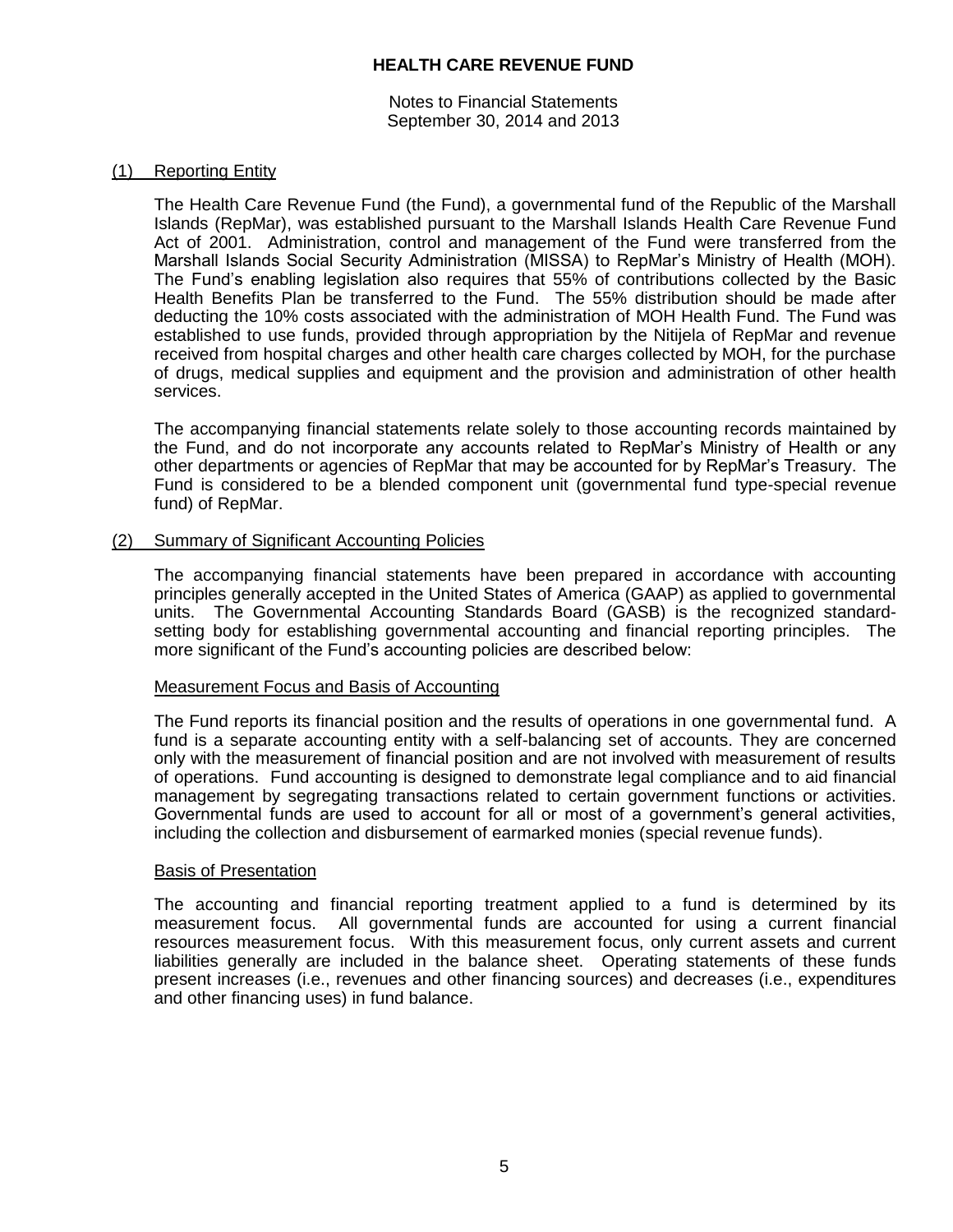Notes to Financial Statements September 30, 2014 and 2013

### (2) Summary of Significant Accounting Policies, Continued

#### Basis of Presentation, Continued

The modified accrual basis of accounting is used by all governmental fund types. Under the modified accrual basis of accounting, revenues are recognized when susceptible to accrual (i.e. when they become both measurable and available). "Measurable" means the amount of the transaction can be determined and "available" means collectible within the current period or soon enough thereafter to be used to pay liabilities of the current period. For this purpose, the Fund considers revenues to be available if they are collected within 90 days of the end of the current fiscal period. Expenditures are recorded when the related fund liability is incurred. Significant revenues susceptible to accrual include revenue received from hospital charges and other health care charges collected by the Ministry of Health as well as grants, gifts and donations.

### Budget

An annual appropriated budget has not been formally adopted on a legal basis or a basis consistent with GAAP. Accordingly, a budget to actual presentation is not required or presented.

#### **Reclassification**

Certain reclassifications have been made to the 2013 financial statements in order to conform to the 2014 presentation.

### Cash

The deposit and investment policies of the Fund are governed by 3 MIRC 7, *Investments of Public Funds*, and 11 MIRC 1, *Financial Management*. Custodial credit risk is the risk that in the event of a bank failure, the Fund's deposits may not be returned to it. Such deposits are not covered by depository insurance and are either uncollateralized or collateralized with securities held by the pledging financial institution or held by the pledging financial institution but not in the depositor-government's name. The Fund does not have a deposit policy for custodial credit risk.

For the purposes of the balance sheets, cash is defined as cash in checking and savings accounts. As of September 30, 2014 and 2013, the carrying amounts of the Fund's total cash were \$3,722,067 and \$2,302,963, respectively, and the corresponding bank balances were \$3,778,925 and \$2,411,135, respectively. Of the bank balances, \$3,604,950 and \$2,266,977, respectively, are maintained in a financial institution subject to Federal Deposit Insurance Corporation (FDIC) insurance with the remaining amounts of \$173,975 and \$144,158, respectively, being maintained in a financial institution not subject to depository insurance. As of September 30, 2014 and 2013, bank deposits in the amount of \$250,000 were FDIC insured. The Fund does not require collateralization of its cash deposits; therefore, deposit levels in excess of FDIC insurance coverage are uncollateralized. Accordingly, these deposits are exposed to custodial credit risk.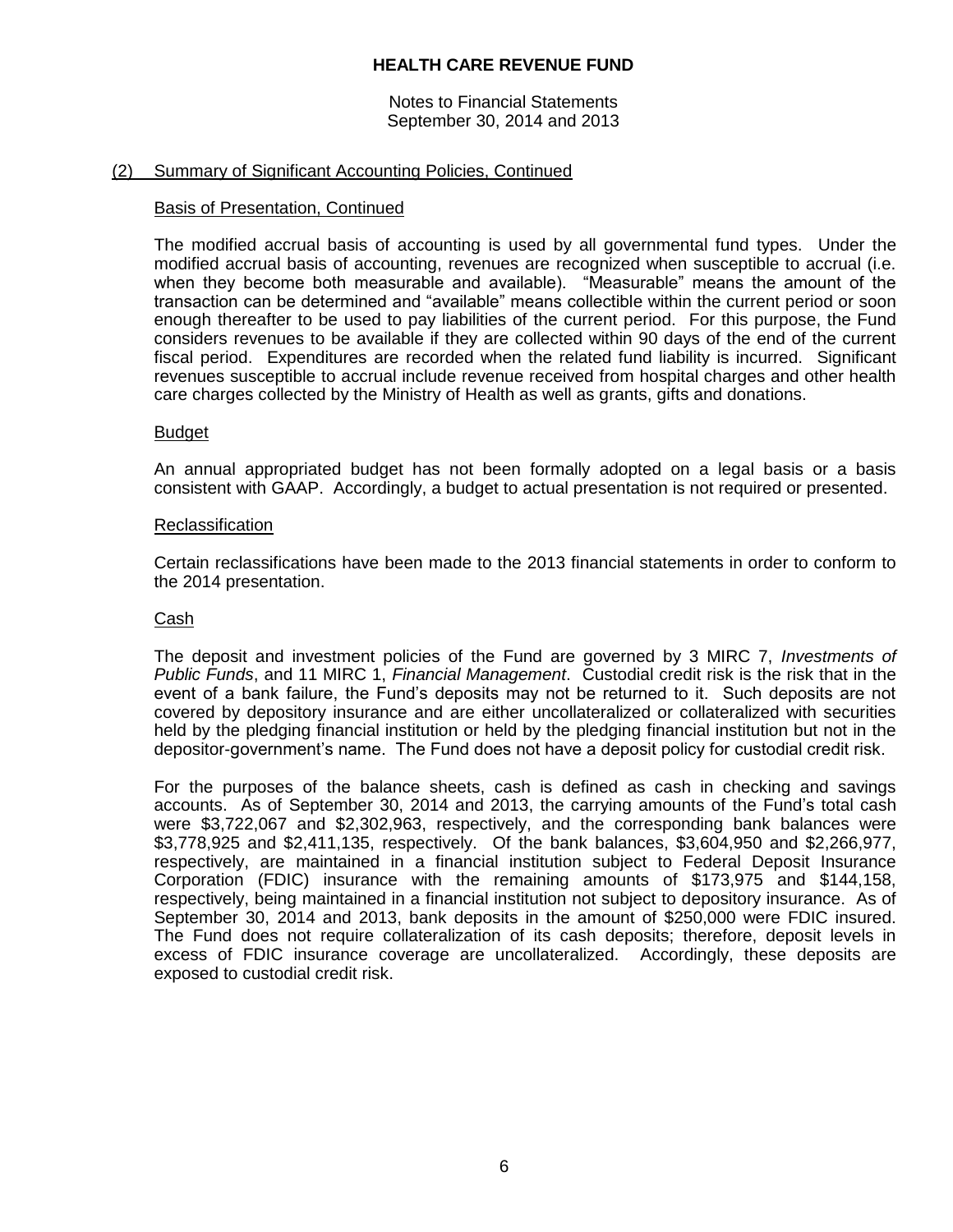Notes to Financial Statements September 30, 2014 and 2013

### (2) Summary of Significant Accounting Policies, Continued

#### Receivables

Receivables include amounts due from hospital patients, affiliates, employees, and other sources. These receivables are uncollateralized and non-interest bearing.

The allowance for doubtful accounts is stated at an amount which management believes will be adequate to absorb possible losses on accounts receivable that may become uncollectible based on evaluations of the collectability of these accounts and prior collection experience. Bad debts are written-off against the reserve on the specific identified method.

#### Prepayment

Certain payments made to vendors or persons for services reflect costs applicable to future accounting period and are recorded as prepaid items in the financial statements.

#### Compensated Absences

The Fund recognizes expenditures for annual leave and sick leave when leave is actually taken. Accordingly, unused annual leave and sick leave are not included as an obligation within the balance sheet unless such leave is expected to be liquidated with expendable available financial resources, at which time expenditures and related fund liabilities would be recognized.

#### Fund Balance

Governmental fund balances are classified as follows:

- Non-spendable includes fund balance amounts that cannot be spent either because it is not in spendable form or because of legal or contractual constraints.
- Restricted includes fund balance amounts that are constrained for specific purposes which are externally imposed by providers, such as creditors or amounts constrained due to constitutional provisions or enabling legislation.
- Committed includes fund balance amounts that are constrained for specific purposes that are internally imposed by the government through formal action of the highest level of decision making authority and does not lapse at year-end.
- Assigned includes fund balance amounts that are intended to be used for specific purposes that are neither considered restricted or committed.
- Unassigned includes negative fund balances in other governmental funds.

Restricted/committed amounts are spent first when both restricted and unrestricted fund balance is available unless there are legal documents/contracts that prohibit doing this. In addition, committed, then assigned, and lastly unassigned amounts of unrestricted fund balance are expended in that order.

A formal minimum fund balance policy has not been adopted.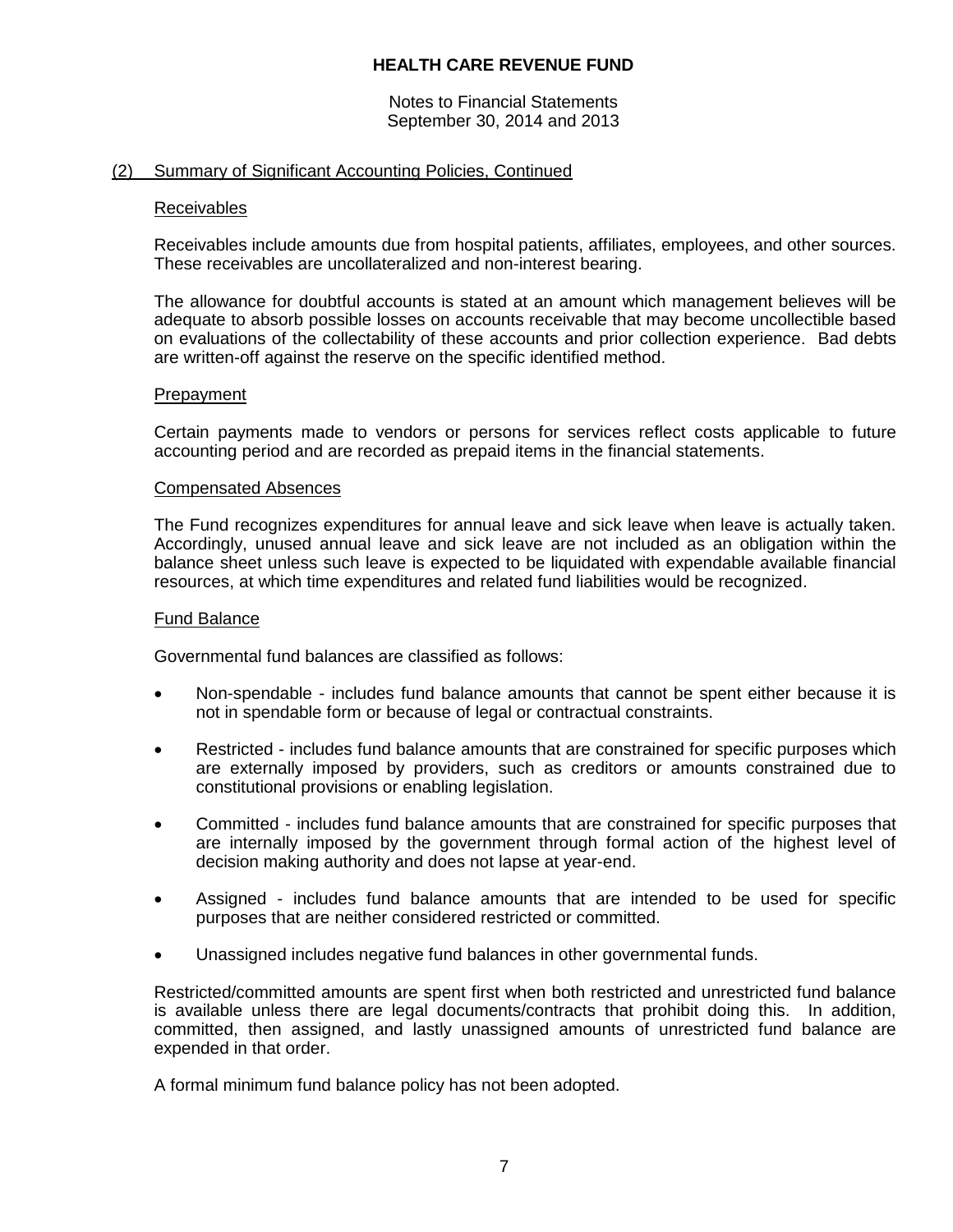Notes to Financial Statements September 30, 2014 and 2013

### (2) Summary of Significant Accounting Policies, Continued

#### Taxes

The Government of RepMar imposes a gross receipts tax of 3% on revenues. The Fund is specifically exempt from this tax.

#### **Estimates**

The preparation of financial statements in conformity with GAAP requires management to make estimates and assumptions that affect the reported amounts of assets and liabilities and disclosure of contingent assets and liabilities at the date of the financial statements and the reported amounts of revenues and expenditures during the reporting period. Actual results could differ from those estimates.

#### New Accounting Standards

During the year ended September 30, 2014, the Fund implemented the following pronouncements:

- GASB Statement No. 66, *Technical Corrections - 2012*, which enhances the usefulness of financial reports by resolving conflicting accounting and financial reporting guidance that could diminish the consistency of financial reporting. The implementation of this statement did not have a material effect on the accompanying financial statements.
- GASB Statement No. 67, *Financial Reporting for Pension Plans,* which revises existing guidance for the financial reports of most pension plans. The implementation of this statement did not have a material effect on the accompanying financial statements.
- GASB Statement No. 70, *Accounting and Financial Reporting for Nonexchange Financial Guarantees*, which requires a state or local government guarantor that offers a nonexchange financial guarantee to another organization or government to recognize a liability on its financial statements when it is more likely than not that the guarantor will be required to make a payment to the obligation holders under the agreement. The implementation of this statement did not have a material effect on the accompanying financial statements.

In June 2012, GASB issued Statement No. 68, *Accounting and Financial Reporting for Pensions,*  which revises and establishes new financial reporting requirements for most governments that provide their employees with pension benefits. The provisions in Statement 68 are effective for fiscal years beginning after June 15, 2014. Management does not believe that the implementation of this statement will have a material effect on the financial statements of the Fund.

In January 2013, GASB issued Statement No. 69, *Government Combinations and Disposals of Government Operations,* which improves accounting and financial reporting for state and local governments' combinations and disposals of government operations. Government combinations include mergers, acquisitions, and transfers of operations. A disposal of government operations can occur through a transfer to another government or a sale. The provisions in Statement 69 are effective for fiscal years beginning after December 15, 2013. Management has not yet determined the effect of implementation of this statement on the financial statements of the Fund.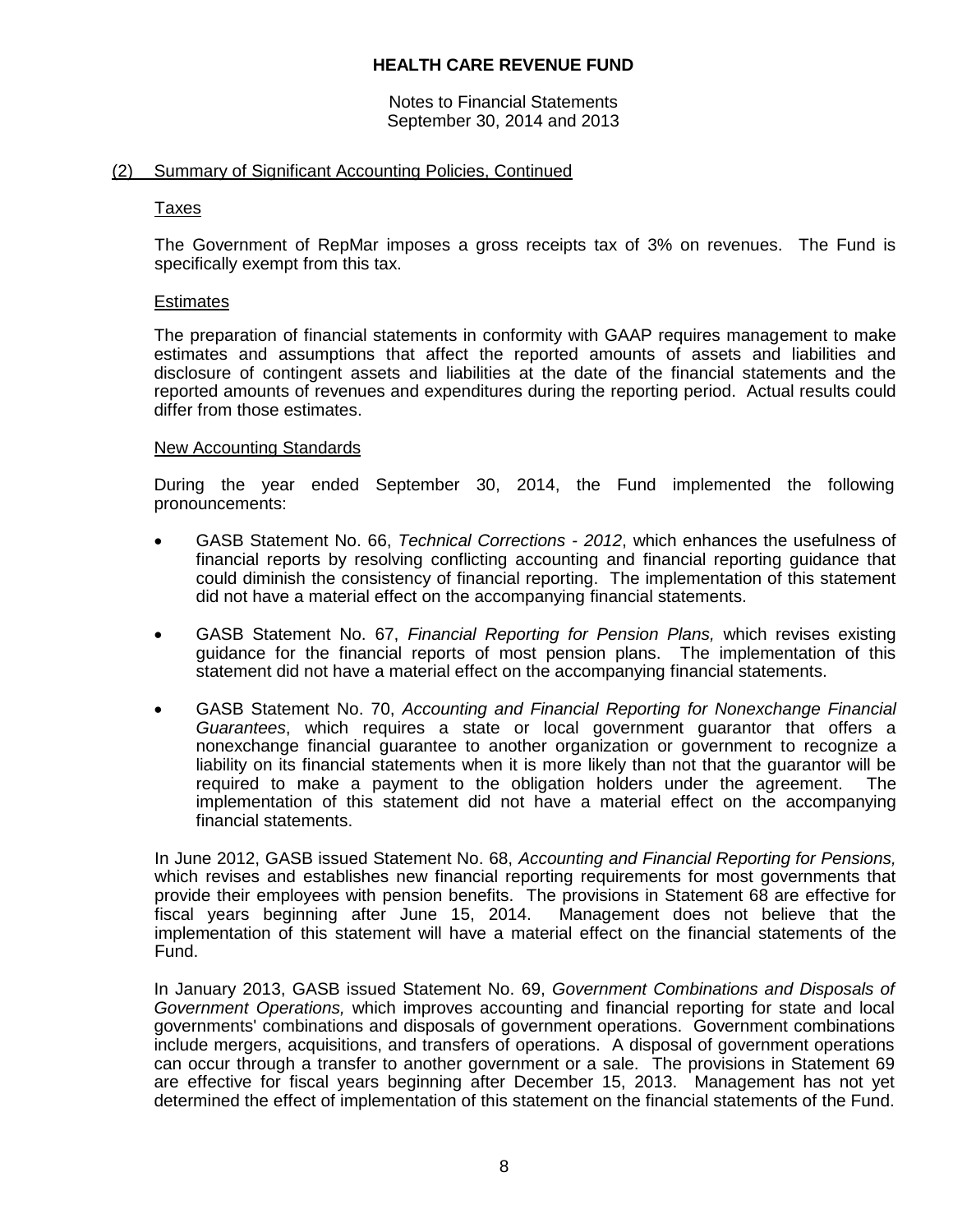Notes to Financial Statements September 30, 2014 and 2013

### (2) Summary of Significant Accounting Policies, Continued

#### New Accounting Standards, Continued

In November 2013, GASB issued Statement No. 71, *Pension Transition for Contributions Made Subsequent to the Measurement Date - an amendment of GASB Statement No. 68*, which addresses an issue regarding application of the transition provisions of Statement No. 68, Accounting and Financial Reporting for Pensions. The issue relates to amounts associated with contributions, if any, made by a state or local government employer or nonemployer contributing entity to a defined benefit pension plan after the measurement date of the government's beginning net pension liability. The provisions in Statement 71 are effective for fiscal years beginning after June 15, 2014. Management does not believe that the implementation of this statement will have a material effect on the financial statements of the Fund.

#### (3) Risk Management

The Fund is exposed to various risks of loss related to torts; theft of, damage to, and destruction of assets; errors and omissions; injuries to employees; and natural disasters. The Fund has elected to purchase commercial insurance from independent third parties for the risks of loss to which it is exposed. Settled claims resulting from these risks have not exceeded commercial insurance coverage in any of the past three fiscal years.

#### (4) Related Party Transactions

The Fund is a governmental fund of RepMar and is therefore affiliated with all RepMar-owned and affiliated entities. The Marshall Islands Health Fund (the Health Fund) is a governmental fund of RepMar established by the Nitijela to provide, pay, or reimburse all or a determined portion of the cost of basic health care obtained at a local health care facility, as an approved offisland medical referral, or as emergency off-island medical care. The Health Fund includes the operations of the Basic Health Benefits Plan, which provides a substantial portion of the Fund's funding.

Receivables from and payables to affiliates as of September 30, 2014 and 2013, are as follows:

|                                                               |             | 2014            |                            | 2013           |  |  |
|---------------------------------------------------------------|-------------|-----------------|----------------------------|----------------|--|--|
|                                                               | Receivables | Payables        | Receivables                | Payables       |  |  |
| RepMar:<br><b>Health Fund</b><br><b>General Fund</b><br>Other | \$1,695,931 | 40,344<br>7,432 | \$1,301,402<br>21,570<br>- | 5,486<br>8,396 |  |  |
|                                                               | \$1,695,931 | \$47,776        | \$1,322,972                | \$13,882       |  |  |

Contributions from RepMar's Health Fund during the years ended September 30, 2014 and 2013 were \$3,517,500 and \$3,187,649, respectively, representing 55% of collections of the Basic Health Benefits Plan. Receivables from RepMar's Health Fund represent 55% of contributions to the Basic Health Benefits Plan not transferred by the Health Fund at September 30, 2014 and 2013, respectively.

During the year ended September 30, 2014, the Fund transferred \$29,854 to the General Fund in accordance with Public Law 2013-20 for the purpose of funding the operations of the Office of the Auditor General.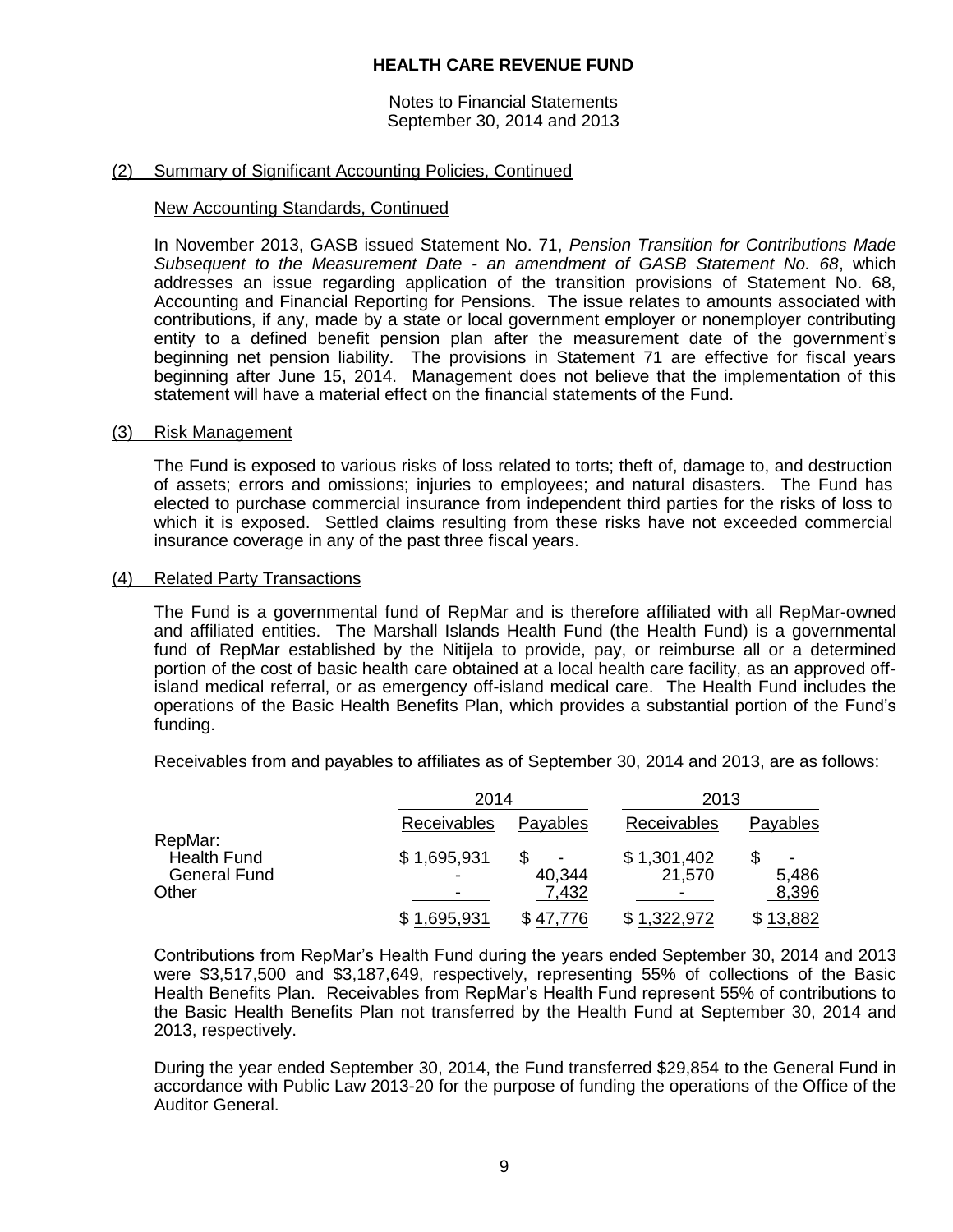Notes to Financial Statements September 30, 2014 and 2013

### (4) Related Party Transactions, Continued

During the year ended September 30, 2014, the Fund purchased pharmaceuticals, medical supplies and equipment in the amount of \$431,936 from a related party.

### (5) Contingency

The Fund receives substantially all of its funding from RepMar through collections of the Health Fund's Basic Health Benefits Plan. A significant reduction in the level of this funding, if this were to occur, may have an effect on the Fund's programs and activities.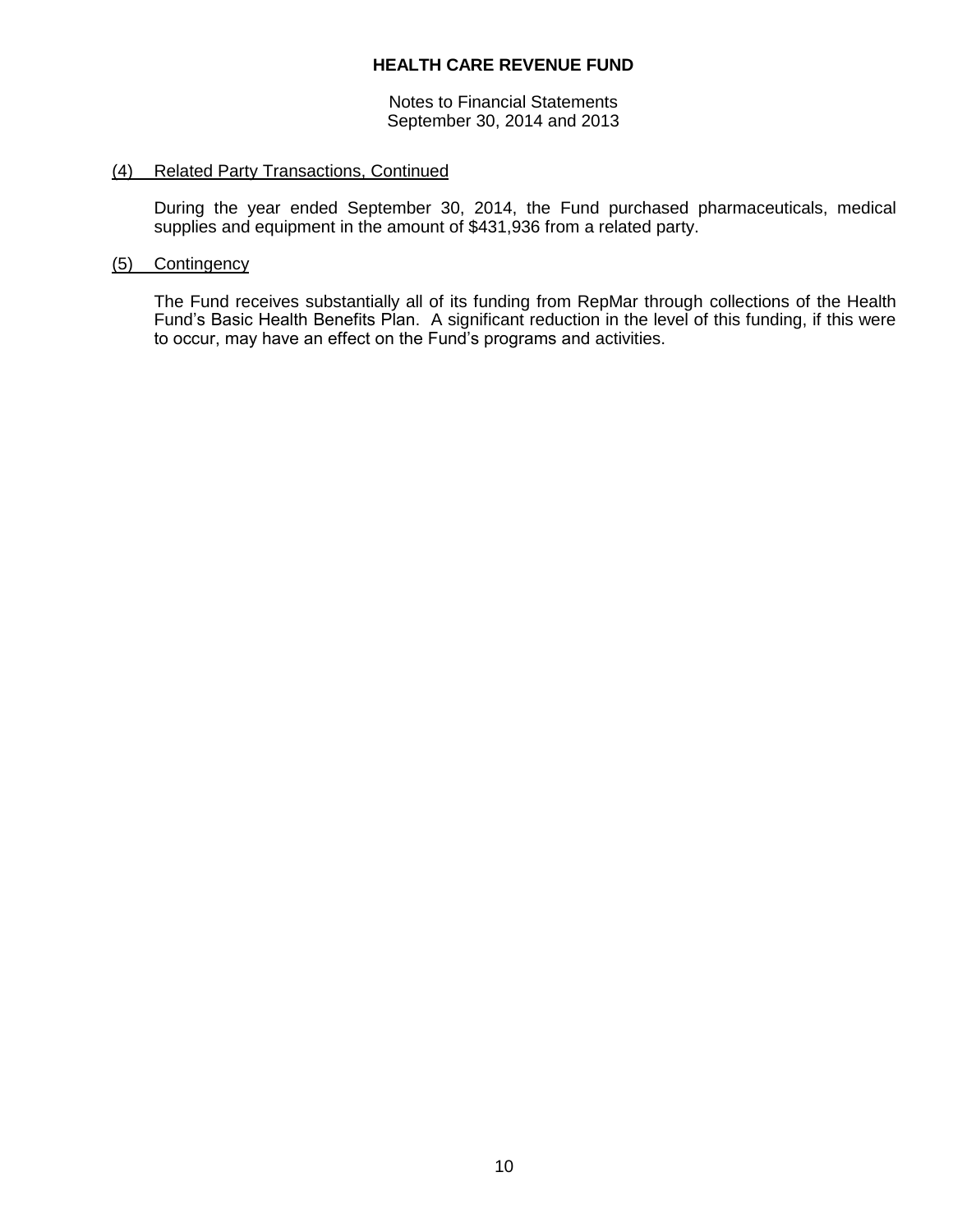

Deloitte & Touche LLP 361 South Marine Corps Drive Tamuning, GU 96913-3911 USA

Tel: (671)646-3884 Fax: (671)649-4932 www.deloitte.com

#### **INDEPENDENT AUDITORS' REPORT ON INTERNAL CONTROL OVER FINANCIAL REPORTING AND ON COMPLIANCE AND OTHER MATTERS BASED ON AN AUDIT OF FINANCIAL STATEMENTS PERFORMED IN ACCORDANCE WITH** *GOVERNMENT AUDITING STANDARDS*

Honorable Phillip Muller Minister of Health Republic of the Marshall Islands:

We have audited, in accordance with the auditing standards generally accepted in the United States of America and the standards applicable to financial audits contained in *Government Auditing Standards* issued by the Comptroller General of the United States, the financial statements of the Health Care Revenue Fund, which comprise the balance sheet as of September 30, 2014, and the related statement of revenues, expenditures and changes in fund balance for the year then ended, and the related notes to the financial statements, and have issued our report thereon dated May 28, 2015.

### **Internal Control Over Financial Reporting**

In planning and performing our audit of the financial statements, we considered the Health Care Revenue Fund's internal control over financial reporting (internal control) to determine the audit procedures that are appropriate in the circumstances for the purpose of expressing our opinion on the financial statements, but not for the purpose of expressing an opinion on the effectiveness of the Health Care Revenue Fund's internal control. Accordingly, we do not express an opinion on the effectiveness of the Health Care Revenue Fund's internal control.

A *deficiency in internal control* exists when the design or operation of a control does not allow management or employees, in the normal course of performing their assigned functions, to prevent, or detect and correct, misstatements on a timely basis. A *material weakness* is a deficiency, or a combination of deficiencies, in internal control, such that there is a reasonable possibility that a material misstatement of the entity's financial statements will not be prevented, or detected and corrected on a timely basis. A *significant deficiency* is a deficiency, or a combination of deficiencies, in internal control that is less severe than a material weakness, yet important enough to merit attention by those charged with governance.

Our consideration of internal control was for the limited purpose described in the first paragraph of this section and was not designed to identify all deficiencies in internal control that might be material weaknesses or significant deficiencies. Given these limitations, during our audit we did not identify any deficiencies in internal control that we consider to be material weaknesses. However, material weaknesses may exist that have not been identified.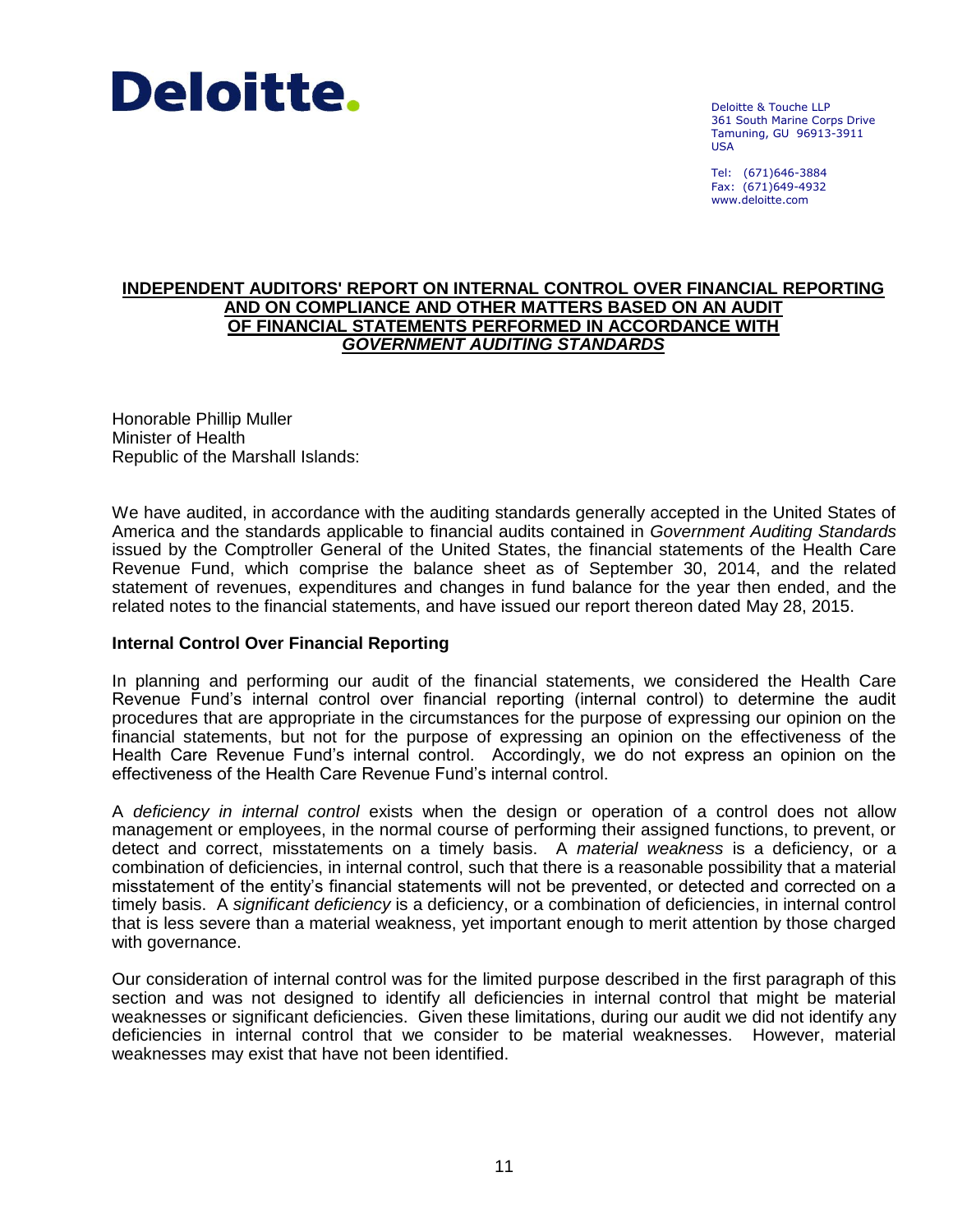# **Compliance and Other Matters**

As part of obtaining reasonable assurance about whether the Health Care Revenue Fund's financial statements are free from material misstatement, we performed tests of its compliance with certain provisions of laws, regulations, contracts, and grant agreements, noncompliance with which could have a direct and material effect on the determination of financial statement amounts. However, providing an opinion on compliance with those provisions was not an objective of our audit, and accordingly, we do not express such an opinion. The results of our tests disclosed instances of noncompliance or other matters that are required to be reported under *Government Auditing Standards* and which are described in the accompanying Schedule of Findings and Responses as item 2014-001.

### **Health Care Revenue Fund's Responses to Findings**

The Health Care Revenue Fund's responses to the findings identified in our audit are described in the accompanying Schedule of Findings and Responses. The Health Care Revenue Fund's responses were not subjected to the auditing procedures applied in the audit of the financial statements and, accordingly, we express no opinion on them.

### **Purpose of this Report**

The purpose of this report is solely to describe the scope of our testing of internal control and compliance and the results of that testing, and not to provide an opinion on the effectiveness of the entity's internal control or on compliance. This report is an integral part of an audit performed in accordance with *Government Auditing Standards* in considering the entity's internal control and compliance. Accordingly, this communication is not suitable for any other purpose.

Ont Harrell

May 28, 2015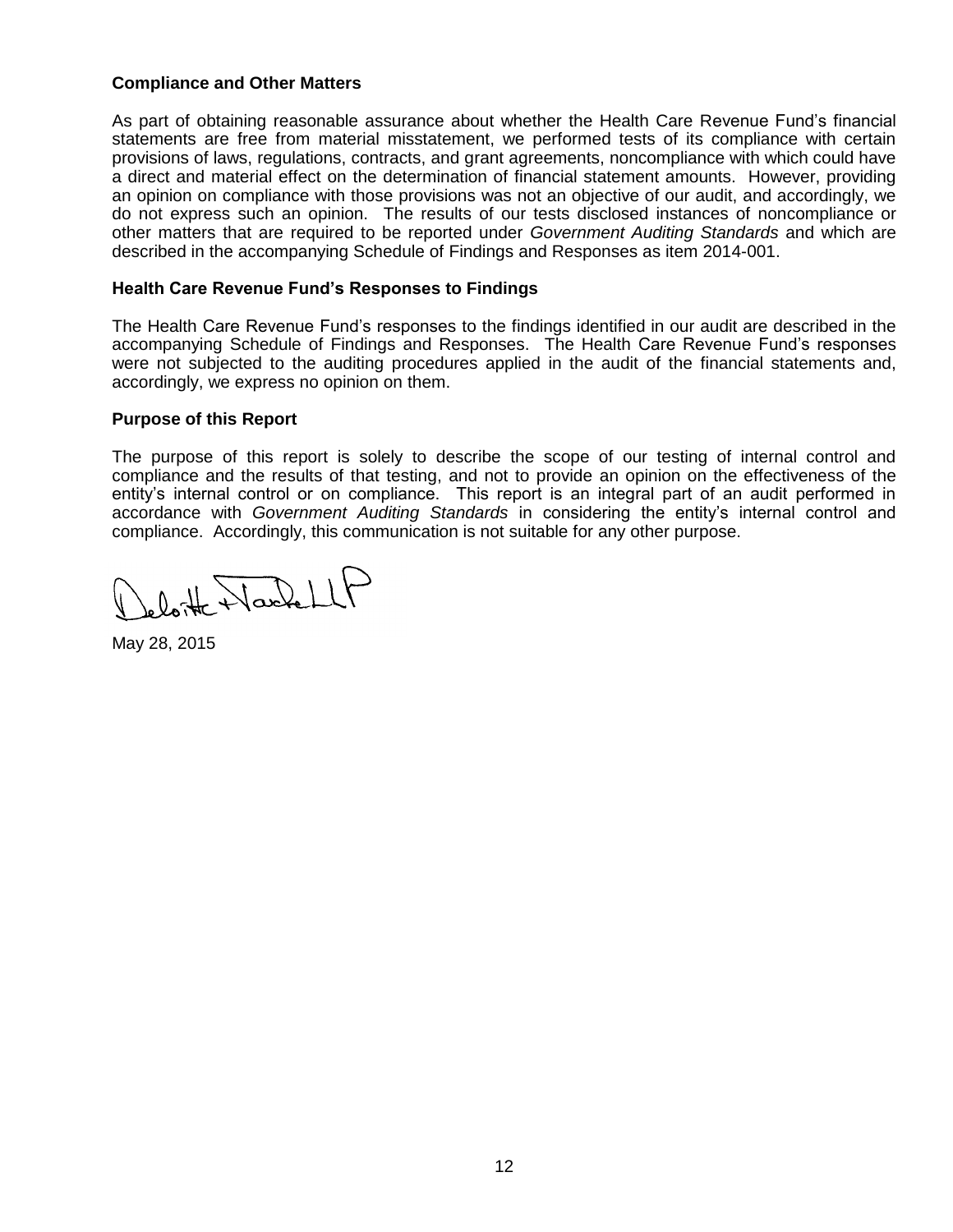Schedule of Findings and Responses Year Ended September 30, 2014

#### Finding No. 2014-001

#### Local Noncompliance

Criteria: RepMar's Procurement Code states the following:

- (a) Section 116 subject to the regulations of the Policy Office, the Chief Procurement Officer may delegate authority to designees or to any department, agency, or official.
- (b) Section 124 unless otherwise authorized by law, all Government contracts shall be awarded by competitive sealed bidding.
- (c) Section 127 procurement of goods and services not exceeding \$25,000 may be made in accordance with small purchase procedures promulgated by RepMar's Policy Office; provided, however, that procurement requirements shall not be artificially divided so as to constitute a small purchase under this Section. Small purchase procedures are those relatively simple and informal methods for securing services, supplies, or other property that do not cost more than \$25,000. RepMar's Ministry of Finance has previously declared that if small purchase procedures are used, price or rate quotations shall be obtained from an adequate number of qualified sources.
- (d) Section 128 a contract may be awarded for a supply, service, or construction item without competition when it is determined in writing that there is only one source for the required supply, service, or construction item.
- (e) Section 129 notwithstanding any other provision of this Act, emergency procurement may be made when there exists a threat to public health, welfare, or safety under emergency conditions as defined in regulations promulgated by the Policy Office; provided, that such emergency procurement shall be made with such competition as is practicable under the circumstances. A written determination of the basis for the emergence and for the selection of the particular contractor shall be included in the contract file.
- (f) Section 130 adequate notice of the need for such services shall be given by the Purchasing Agency through a Request for Proposals. The Request for Proposals shall describe the Services required, list and type of information and data required of each offeror, and state the relative importance of particular qualifications.

Condition: We noted the following items where supporting documentation was inadequate to evidence compliance with the procurement process set forth in the criteria:

The following purchases and payments appear to represent the potential split of purchase orders:

| <b>PO Date</b> | PO#  | Invoice#  | <b>Amount</b> |
|----------------|------|-----------|---------------|
| 16-Sep-13      | 7828 | 2013-0449 | 6,226         |
| 16-Sep-13      | 7829 | 2013-0451 | 1,032         |
| 16-Sep-13      | 7827 | 2013-0452 | 13,146        |
| 16-Sep-13      | 7832 | 2013-0453 | 10,549        |
| 16-Sep-13      | 7824 | 2013-0454 | 5,288         |
|                |      |           | \$36,241      |

(i) Certain POs had the same date and vendor, as follows: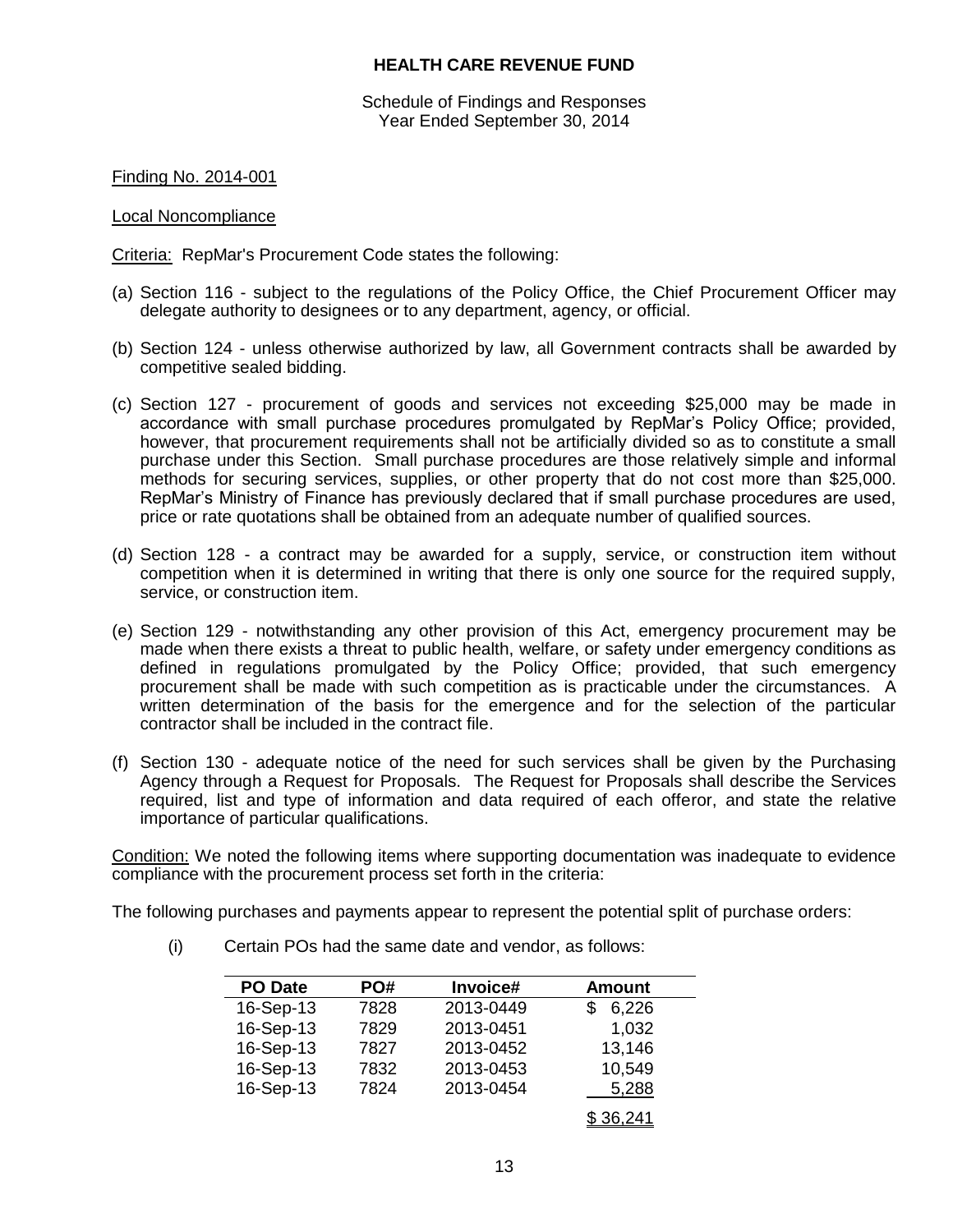### Schedule of Findings and Responses, Continued Year Ended September 30, 2014

### Finding No. 2014-001

#### Local Noncompliance, Continued

Condition, Continued: The above purchases appeared to exhibit characteristics of intentionally being split and thus appear to be non-compliant with RepMar's Procurement Code.

Per examination of Purchases Orders (PO), the following were classified as "emergency" and/or "sole source" purchases.

- (i) PO #8120 for \$38,700 was described as an "emergency" purchase of pharmaceutical supplies. The process of bidding was waived due to the urgency of the needs of TB medication and the uncertainty of the bid process.
- (ii) The same was noted for the purchase of medical supplies for \$1,260 per Document #2014-0168. The purchase of these medical supplies, together with other supplies did not undergo bid process as the process was waived. The basis of the emergency was that current stock of dental supplies was very low.

According to RepMar's Procurement Code, "emergency" procurement shall be made when there exists a threat to public health, welfare, or a safety under emergency conditions. The above condition does not appear to constitute an emergency condition, but appears to indicate a lack of planning as to maintaining a required level of pharmaceutical and medical supplies.

(iii) Another instance was noted for the purchase of medical equipment for \$20,469 per PO #8182. The process was waived and sole source was approved due to the urgency of the need as the current Chemistry Analyzer was not functional. However, per the vendor proposal submitted, delivery of the unit was approximately 6 to 8 weeks from the receipt of the order. Noting the expected delivery date, the requestor pursued sole source and did not seek additional quotations. Related dates do not appear to support the purchase as an "emergency" considering the time elapsed from request to item receipt:

| Sole Source BID Committee Approval | $5$ -May-14  |
|------------------------------------|--------------|
| <b>PR</b> Date                     | $7$ -May-14  |
| PO Date (008182)                   | $6$ -Jun-14  |
| ETD of item in Majuro              | $6 - Aug-14$ |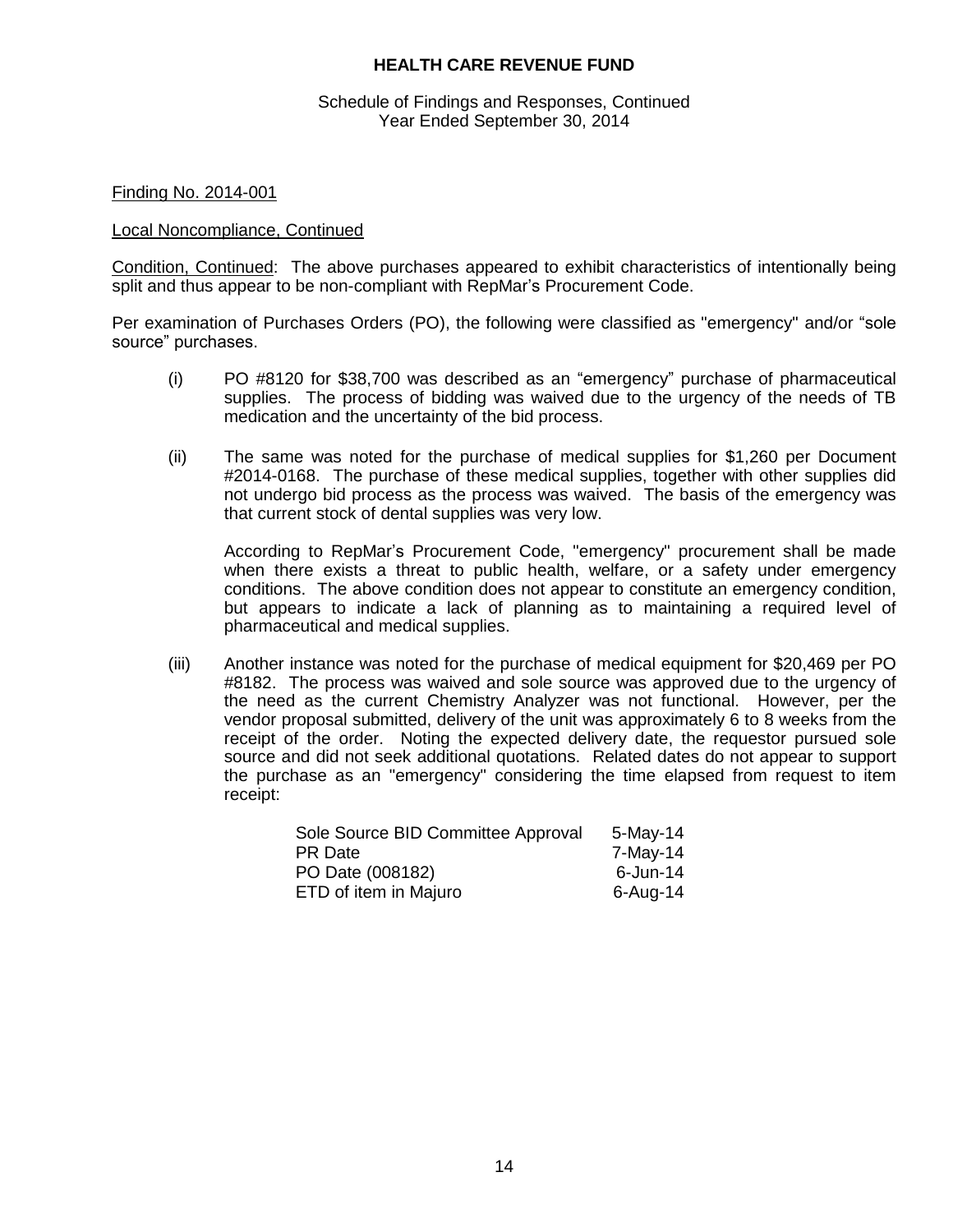### Schedule of Findings and Responses, Continued Year Ended September 30, 2014

### Finding No. 2014-001

#### Local Noncompliance, Continued

(iv) PO #7397 for \$24,804 described an "emergency" and "sole source" purchase of medical equipment. A single vendor quote was on file which stated that the hospital was in "dire need" of Hospital beds and these beds have been purchased from a vendor who is a sole distributor for beds on Island. However, the following dates do not support the purchase as an "emergency" considering the time elapsed from request to item receipt.

| <b>PR</b> Date   | $9-Nov-12$  |
|------------------|-------------|
| PO Date (007397) | 28-Nov-12   |
| Invoice date     | 14-Oct-13   |
| Date received    | $19-Oct-13$ |

According to the vendor, the delivery of the items was delayed due to manufacturing delays. Support for the purchase to be considered an "emergency" does not appear to exist considering the delivery time compared with the date of the PO.

The above transaction appears to be non-compliant with RepMar's Procurement Code.

Further, we noted that Invoice #2014-0186 for \$10,650 lacked a supporting Purchase Requisition and Purchase Order. Also, for Invoice #s 2014-0233 and 2014-00237 for \$20,450 and \$24,000, respectively, a Purchase Requisition is on file but it was not circulated for signature and approval. Thus, the Purchase Order was never processed. However, the items were received by the Fund. Per the Procurement Code, adequate notice of the need for such services shall be given by the Purchasing Agency through a Request for Proposals. We conclude that these purchases appear to be noncompliant with RepMar's Procurement Code.

Cause: The cause of the above condition is the lack of adequate internal control policies and procedures requiring documentation of procurement procedures and compliance with RepMar's Procurement Code and Ministry of Finance's policies. Also, lack of planning in the determination of the needed pharmaceutical supplies, medical supplies and medical equipment caused purchases to be classified as "emergency".

Effect: The effect of the above condition is noncompliance with RepMar's Procurement Code and Ministry of Finance policies.

Prior Year Status: Noncompliance with RepMar's Procurement Code was reported as a finding in the audits of the Fund for fiscal years 2005 through 2013.

Recommendation: We recommend that management establish adequate internal control policies and procedures requiring compliance with RepMar's Procurement Code and Ministry of Finance's policies.

Auditee Response and Corrective Action Plan: The Ministry agrees with the findings. Currently, bidding processes have started for both Medical Supplies and Pharmaceuticals. By doing so, the Ministry is confident that this will eliminate its non-compliance findings for fiscal year FY2015 in regards to "splitting". Furthermore, an inventory system is now in place and running. This will help with the monitoring and tracking of the medical and pharmaceutical inventory, therefore, reducing the need for "urgent" and "emergency" orders. To conclude, the Ministry would like to recommend that the small purchase cap of \$25,000 be revised to a larger amount as prices of medical supplies and pharmaceuticals have risen since 1988 when amount was placed in the Procurement Act.